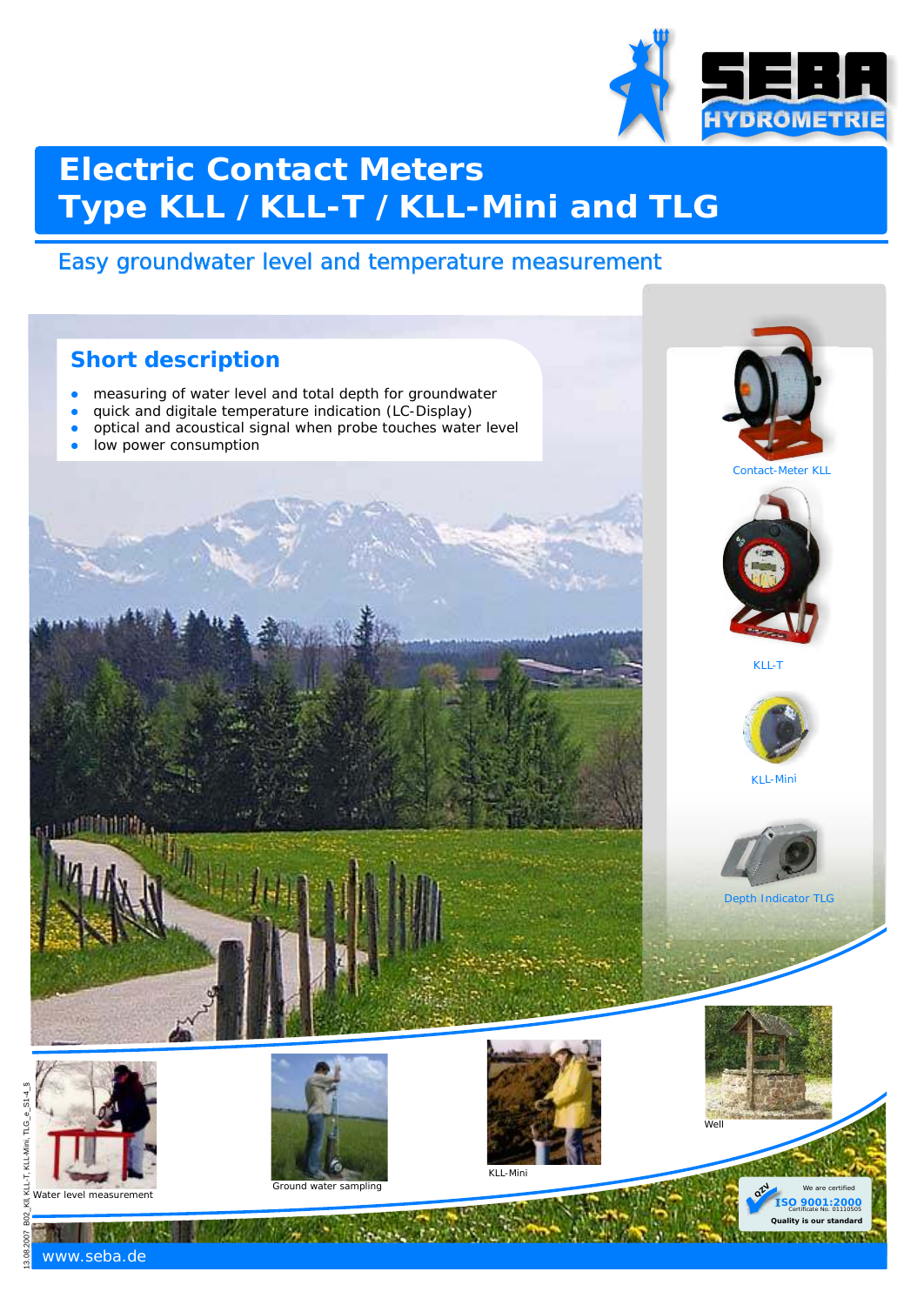### **Contact Meter Type KLL**



Contact Meter KLL

The SEBA-Electric Contact Meter type KLL is a portable, reliable instrument for **measuring the water level** and **total depth** in boreholes, wells, reservoirs etc. For the measurement the bob is lowered to the water level. When touching the level, a sensor effects the **illumination of a signal lamp**. On request, an additional **acoustic signal** will be released by a buzzer. The depth is shown on the cable in **metres** and **centimetres**. If the measurement of water level and **total depth** is desired, an additional **ground sensor** (see accessories) is adaptable. When the sensor is touching the bottom, the signal lamp is switched off. In case of very small diameter tubes, instrumentes **with a probe of 10 mm** dia. (not suitable for ground-sensor and sensor-cap) are available.

#### **Principle of function**

When the probe is touching the water-level there is a conductive connection between the tip of the probe and the sensor-body. Thereby a circuit of the lamp and the buzzer will be closed.

2

ground-sensor with steel cable for muddy bottom Ø 25mm



Contact Meter Typ KLL 15-50m with hand-drum

#### **Accessories**



resp. non conducting liquids







additional weight

#### **Technical Data KLL**

| cable:            | Polyethylene with 2 steel cores (anticorrosiv), metric scale, figures printed all metres in red<br>colour and decimetres with centimetres in black colour |  |                                                       |                                                   |                                       |                             |                              |
|-------------------|-----------------------------------------------------------------------------------------------------------------------------------------------------------|--|-------------------------------------------------------|---------------------------------------------------|---------------------------------------|-----------------------------|------------------------------|
| probe:            | standard version:<br>made of corrosion resisting material, 14mm dia., 175mm long with build-in electrode<br>special version:<br>10mm dia., 320mm long     |  | Measuring ranges and weights                          |                                                   |                                       |                             |                              |
| cable drum:       | plastic, impact and temperature resistant                                                                                                                 |  | 15m<br>1,4kg<br>$2.0$ kg <sup>*</sup>                 | 30 <sub>m</sub><br>1,6kg<br>$2.2$ kg <sup>*</sup> | 50 <sub>m</sub><br>1,9kg<br>$2.5$ kg* | 80 <sub>m</sub><br>$3,3kg*$ | 100 <sub>m</sub><br>$3,6kg*$ |
| power supply:     | 6V DC, 4 Baby Cells each 1,5V                                                                                                                             |  |                                                       |                                                   |                                       |                             |                              |
| accuracy:         | < 1cm with cable length 100m                                                                                                                              |  | 150 <sub>m</sub><br>$4.9$ kg*                         | 200 <sub>m</sub><br>$5,5kq^*$                     | 300m<br>$8.4$ kg*                     | 500m<br>$11,5kg*$           | *) with<br>support<br>frame  |
| supporting frame: | aluminium, formed parts, surface coated                                                                                                                   |  | On request, special ranges up to 1000m are available. |                                                   |                                       |                             |                              |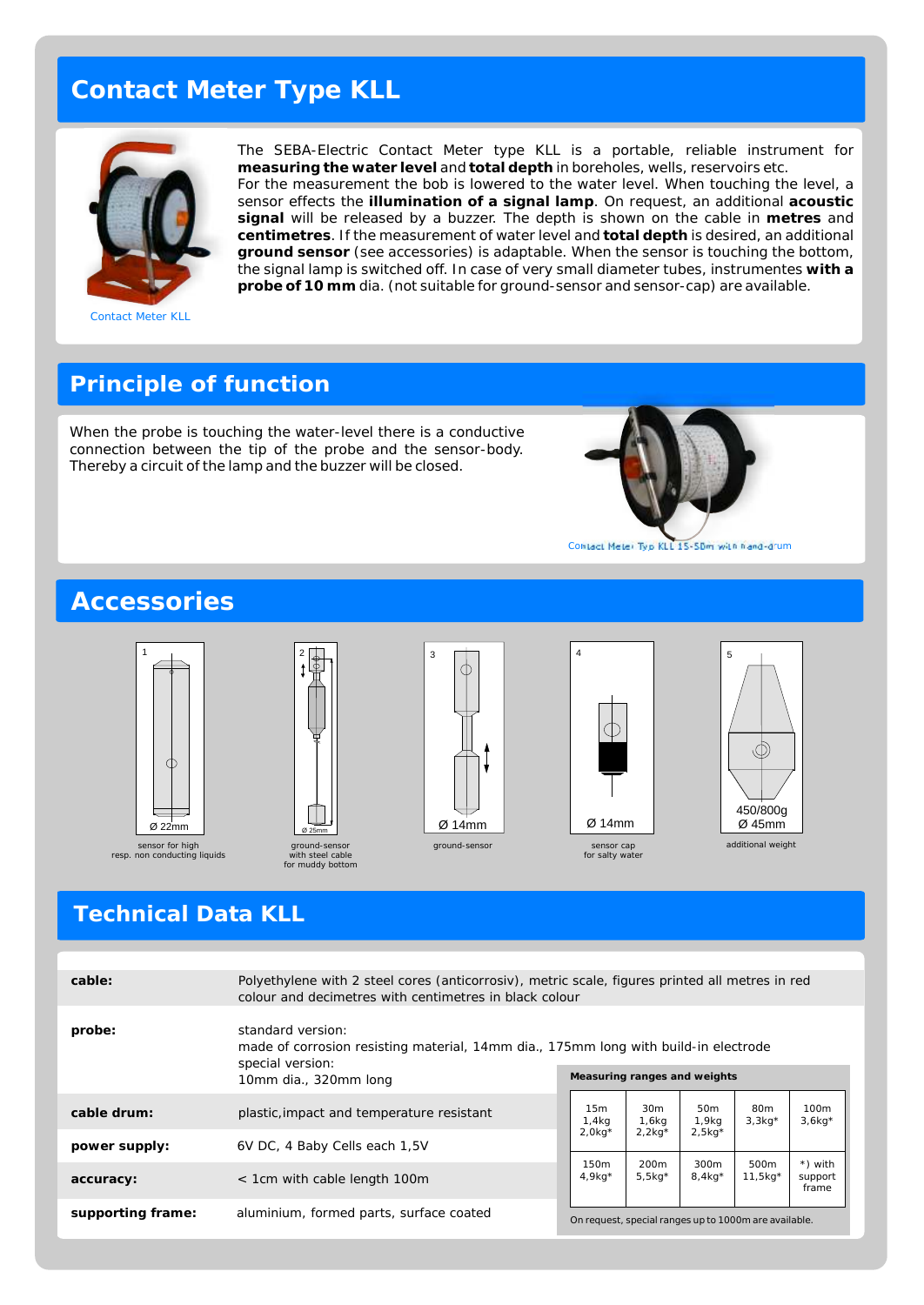### **SEBA-Electric Contact Meter Type KLL-T**

The **SEBA-KLL-T** has been developed for accurate measurements of **water level** and **temperature** in groundwater observation tubes and wells. Offering quick indication of the temperature, the instrument is suitable for the determination of temperature profiles.

**Water level measurement:**

and the buzzer will be closed. **Temperature measurement:**

When the probe is touching the water-level there is a conductive connection between the tip of the probe and the sensor-body. Thereby a circuit of the lamp

The temperature is measured with a semi- conductor sensor and transformed into proportional current. Through an A/D-transformer the analogue value is transformed into a digital value and indicated on an 3 1/2 digit LCD-display.



#### **Principle of function KLL-T**



carrying bag for KLL-T

### **Technical Data KLL-T**

#### **cable:** 2-core flat cable, polyethylene with V2a-leads, black cm-division with dm-figures and red m-marking. **power supply:** 6V DC (4 batteries baby-cells 1,5V) **actual operation time**  with one set of battery: ca. 1000 hours, with backlight 50 hours **accuracy temperature:** 0,10°C ± 1/2 digit (range 0-25°C)  $0,15^{\circ}$ C ± 1/2 digit (range 0-50°C) **indication temperature:** °C, Fahrenheit (setup in menu) **accuracy probe:** 1cm at 30m cable length **measuring ranges:** 30m, 50m, 100m, 150m, 200m, 300m, 500m **display:** in one row, 8 digits, contrast temperature controlled **languages:** german, english, french, spanish (setup in menu) operating temperature:  $-15^{\circ}$ C up to  $50^{\circ}$ C storage temperature:  $40^{\circ}$ C up to 80 $^{\circ}$ C **protection drum/probe:** IP 52 / IP 68 **probe:** made of non-corrosive material, 16mm Ø **supporting frame:** aluminium, formed parts, surface coated **cable drum:** plastic,impact and temperature resistant **dimension:** 220 x 350 x 330, 280 x 415 x 330, 400 x 570 x 330 (width x height x depth) **weight:** depending on cable length, e.g. small drum around 5,5kg **Conductivity:** range 1: 20 - 200 µS/cm, range 2: 200µS/cm - 2mS/cm, An exact measurement is provided by the SEBA electric contact meter type KLL-Q. range 3: 2 -20mS/cm, range 4: 20-50mS/cm This electric contact meter is used for a qualitative measurement of conductivity.